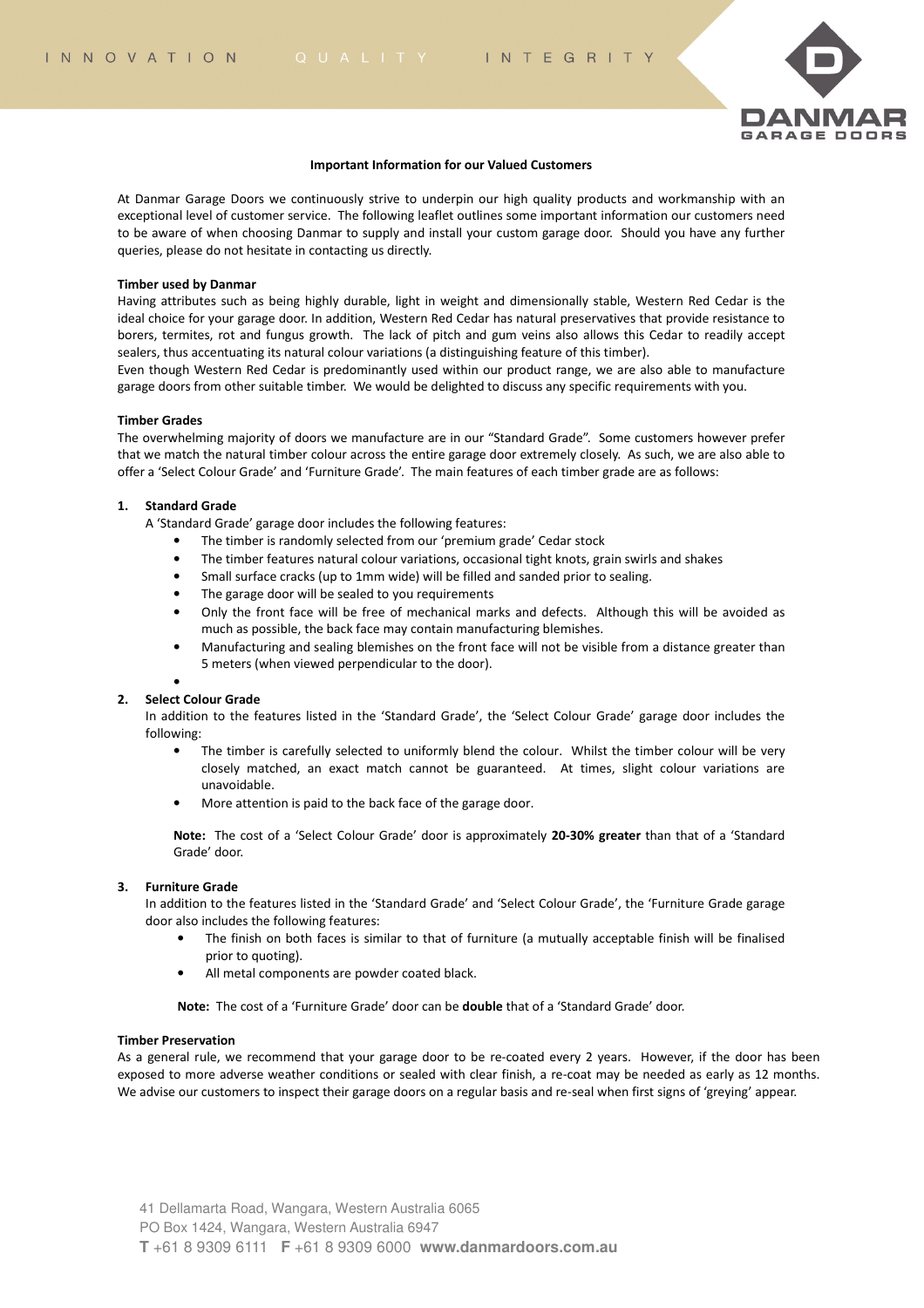## **Timber Sealing/Staining**

We strongly recommend that your door be sealed / stained prior to delivery. Where customers decide to arrange their own sealing / staining, we recommend that this process be completed prior to installation. However, Danmar accepts no responsibility for any sealing / staining arranged by the customer. Danmar can offer the following sealing / staining finishes to your garage door:

## **1. Oiled Garage Door**

Danmar will apply 1 x coat of nominated oil to the outside face of the garage door. This will ensure protection from external exposure for up to a **maximum of 6 months.** The garage door must then be re-oiled with the same or similar product. We warrant the oil finish on the door for 6 months.

## **2. Fully Sealed Garage Door**

A fully sealed garage door will have the following layers applied:

- 1 x stained base coat on both sides
- 2-3 x High quality top coats are then applied to the face side only
- Fully sealed finish is warranted for 12 months

## **Servicing your Garage Door**

All moving parts should be lubricated on a regular basis using multi-purpose spray grease. In addition, Danmar recommends that the garage door is serviced by a qualified technician in accordance with the following schedule:

| Single & double garage door:                 | every 12 months |
|----------------------------------------------|-----------------|
| Extra-large door (over $14m^2$ or $150kg$ ): | every 6 months  |

All warranty claims are subject to the customer producing a satisfactory service history.

#### **Warranty**

Danmar offers the following warranties:

#### **1. Structural Warranty**

Danmar warrants that your door will be **free from all structural defects** for a period of **3 years.**

#### **2. Minor Cosmetic Defects**

For aesthetics any minor defect which cannot be seen by eyes from 3 meters from the garage door is not deemed to be a defect. This applies to all Danmar products. Please note that natural features contained within the timber are not accepted as a defect.

## **3. Warranty on Aluminium Composite Garage Doors**

Danmar Doors 12 months Warranty Covers:

- Delamination from aluminium to polyethylene core
- Delamination from aluminium composite cladding from frame

# Danmar Doors Warranty Does **NOT** Cover:

- Electrolyses, oxidisation or any other type of corrosion
- Surface imperfections not clearly visible from 3 metres away
- Scratches or any other damage not reported within 72 hours from receipt of goods or before installation

Danmar Garage Doors strongly recommends the aluminium composite edges to be folded in order to increase its life span. The issue of not having the edges folded is that RAW aluminium gets exposed to the weather and surroundings making the product prone to electrolyses and oxidisation. Aluminium composite manufacturers do not warrant their product unless all edges are folded. It is highly recommended for your garage door panels to be washed regularly.

# **4. Installation Warranty**

**Only where Danmar has arranged installation**, all parts and workmanship will be covered under warranty for a period of 12 months (from the date of installation and in accordance with Danmar's detailed warranty policy). Where the garage door is installed in more corrosive environments (e.g. close to the ocean), the 12 month parts warranty is only applicable if all hardware (hinges, brackets and tracks) have been powder coated **prior to installation.** 

## **Payment Terms (For customers without a trade account)**

• Danmar requires a **50% progress payment** before the order is accepted and scheduled through the factory. The balance of payment is required **prior to** delivery or installation.